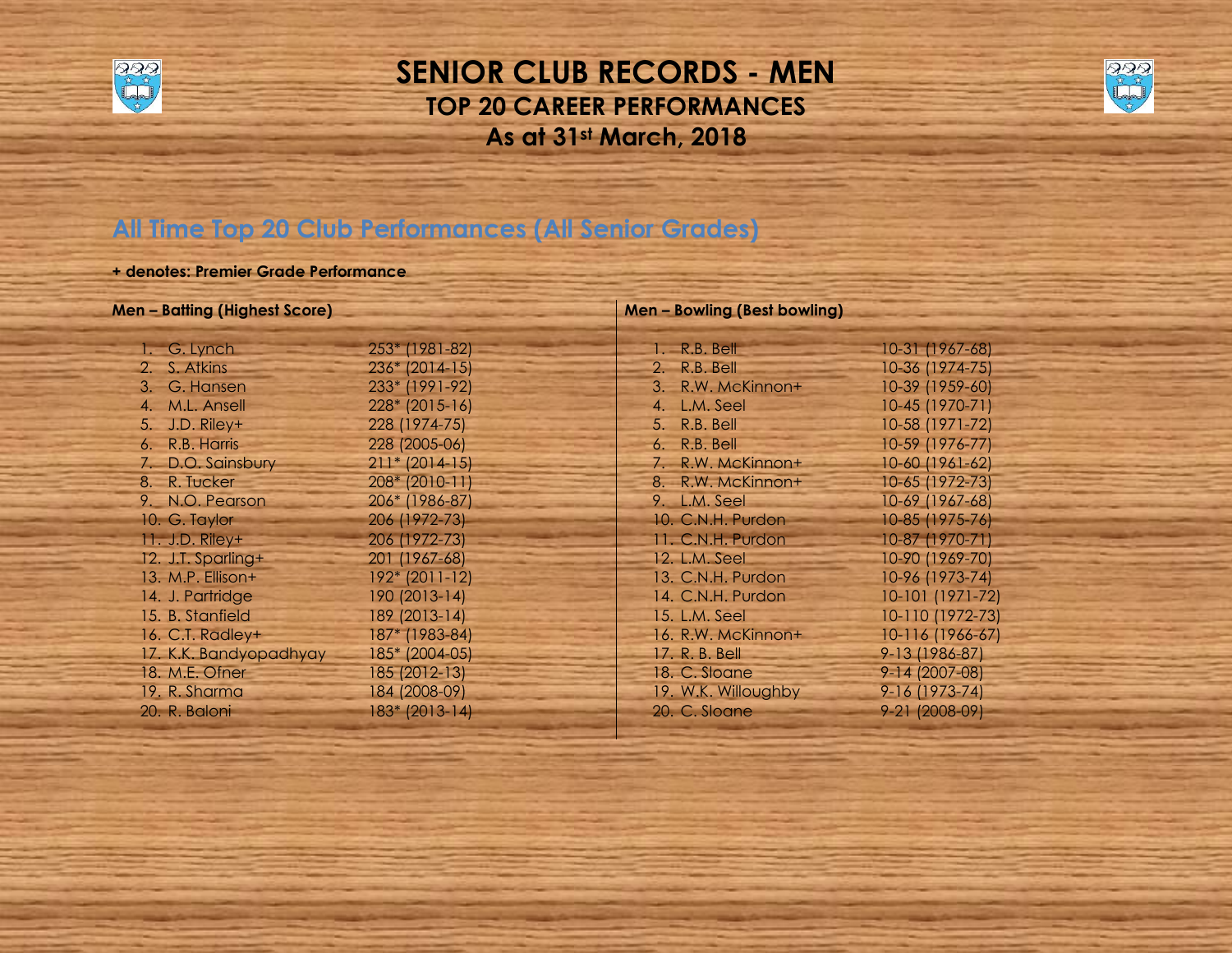#### **Men – Most Runs in a Season**

| 1 = | B.M. Rowland+       | 1059 (2011-12) |
|-----|---------------------|----------------|
|     | 2. B. Dench         | 1013 (2013-14) |
|     | 3. B.R. Hardie+     | 997 (1980-81)  |
|     | 4. M.B. Clegg+      | 976 (1992-93)  |
|     | 5. J.T. Sparling+   | 973 (1967-68)  |
|     | 6. M.L. Ansell      | 951 (2012-13)  |
|     | 7. J.W. Hall+       | 950 (1991-92)  |
|     | 8. N.O. Pearson     | 929 (1992-93)  |
|     | 9. M.P. Ellison+    | 924 (2013-14)  |
|     | 10. J.D. Riley+     | 890 (1974-75)  |
|     | 11. B.M. Rowland+   | 869 (2012-13)  |
|     | 12. M.C. O'Sullivan | 864 (2007-08)  |
|     | 13. M.B. Clegg+     | 857 (1993-94)  |
|     | 14. M.P. Ellison+   | 850 (2011-12)  |
|     | 15. L.W. Wiltshire+ | 848 (1982-83)  |
|     | 16. B. Ward+        | 814 (1989-90)  |
|     | 17. A. Dhadwal      | 812 (2014-15)  |
|     | 18. W.H. Cooper+    | 806 (1940-41)  |
|     | 19. R.M. Harris+    | 797 (1973-74)  |
|     | 20. James Davidson  | 791 (2006-07)  |

#### **Men – Most wickets in a season**

| 73 (1986-87) |
|--------------|
| 73 (1999-00) |
| 67 (2013-14) |
| 66 (2009-10) |
| 61 (1970-71) |
| 61 (2015-16) |
| 60 (1961-62) |
| 60 (1967-68) |
| 60 (2012-13) |
| 58 (1974-75) |
| 57 (1965-66) |
| 57 (1976-77) |
| 57 (1981-82) |
| 56 (1963-64) |
| 56 (1978-79) |
| 56 (2011-12) |
| 55 (1966-67) |
| 55 (1980-81) |
| 55 (1967-68) |
| 54 (1962-63) |
|              |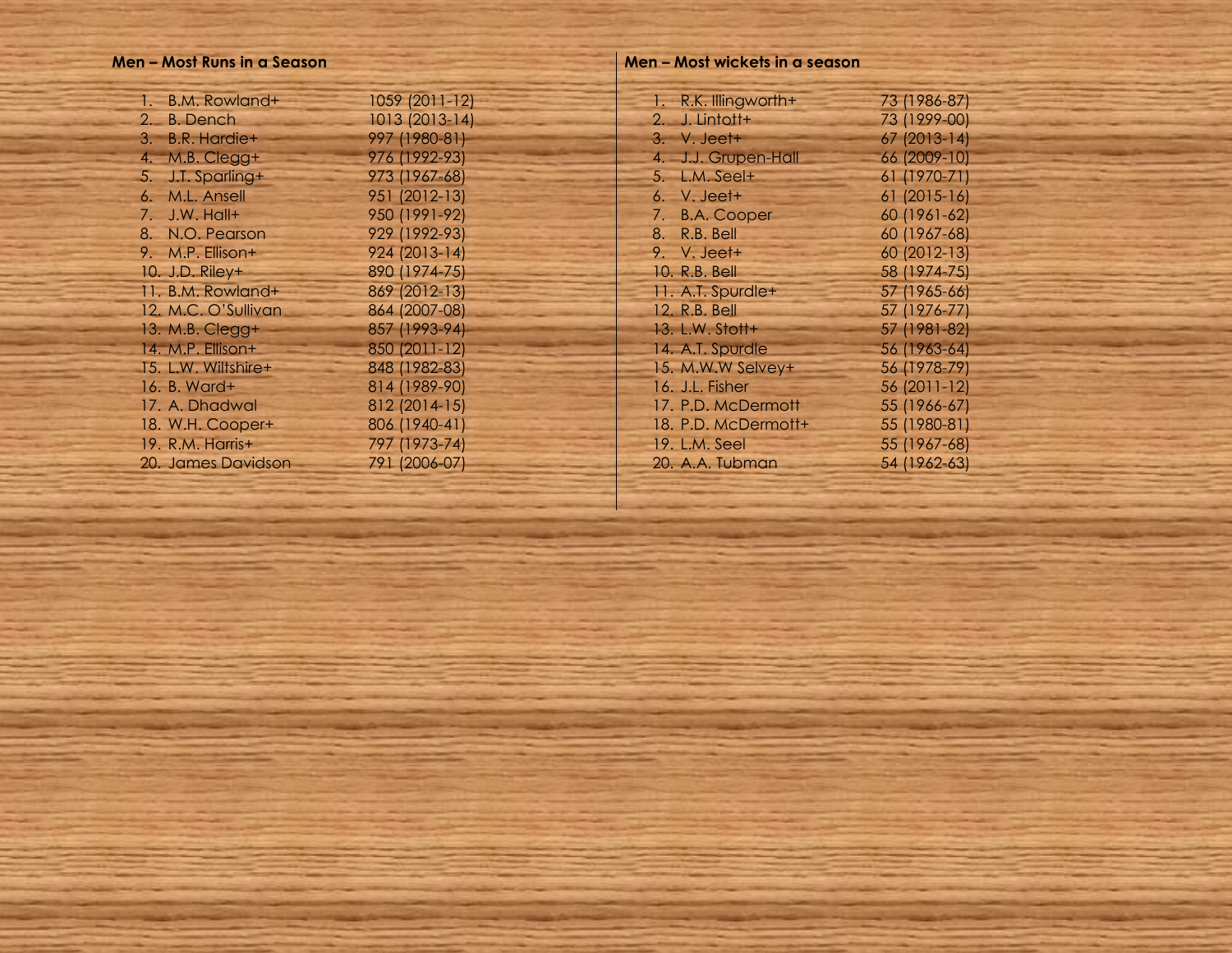## **Men – Most Career Runs**

| 1. R.B. Harris         | 8509 (15 centuries) |  |
|------------------------|---------------------|--|
| 2. N.O. Pearson        | 8112(11)            |  |
| 3. M.C. O'Sullivan     | 7307 (9)            |  |
| 4. J.T. Sparling       | 6987 (10)           |  |
| 5. J.S. Joyce          | 6555(5)             |  |
| 6. D. Ruck             | 6434 (7)            |  |
| 7. P. Mathieson        | 5975 (0)            |  |
| 8. R.C. Hooton         | 5844(3)             |  |
| 9. R.P. Carroll        | 6014(5)             |  |
| 10. K.K. Bandyopadhyay | 5702 (13)           |  |
| 11. R.A. Dykes         | 5630(3)             |  |
| 12. G.E. Lynch         | 5598 (8)            |  |
| 13. L.W. Wiltshire     | 5275(6)             |  |
| 14. J.E. Holleywood    | 5238 (1)            |  |
| 15. J. Arnerich        | 5095(3)             |  |
| 16. S.W. Hollies       | 4754 (4)            |  |
| 17. P. Recorden        | 4470 (3)            |  |
| 18. N. Cotton          | 4274(1)             |  |
| 19. J. Davidson        | 4273 (5)            |  |
| 20. M.B. Clegg         | 4146 (7)            |  |
|                        |                     |  |

## **Men – Most Career Wickets**

| 1. R.B. Bell         | 1209 (33 six wkt bags) |
|----------------------|------------------------|
| 2. P.D. McDermott    | 733 (18)               |
| 3. L.W. Stott        | 530 (9)                |
| 4. J.T. Sparling     | 496 (5)                |
| 5. W.K. Willoughby   | 421(3)                 |
| 6. L.M. Seel         | 378 (14)               |
| 7. C.T. Kaye         | 371(4)                 |
| 8. A.T. Spurdle      | 346 (7)                |
| 9. L.J. Sewell       | 337(7)                 |
| 10. K. Vernon        | 323(2)                 |
| 11. J.J. Grupen-Hall | 323(8)                 |
| 12. B.A. Cooper      | 313(5)                 |
| 13. L.W. Wiltshire   | 309(3)                 |
| 14. J. Lintott       | 307(8)                 |
| 15. A.A. Tubman      | 301(9)                 |
| 16. N. Cotton        | 288(4)                 |
| 17. R.B. Harris      | 279(0)                 |
| 18. J. Hill          | 277(1)                 |
| 19. C.N.H. Purdon    | 248 (3)                |
| 20. R. Ott           | 241 (3)                |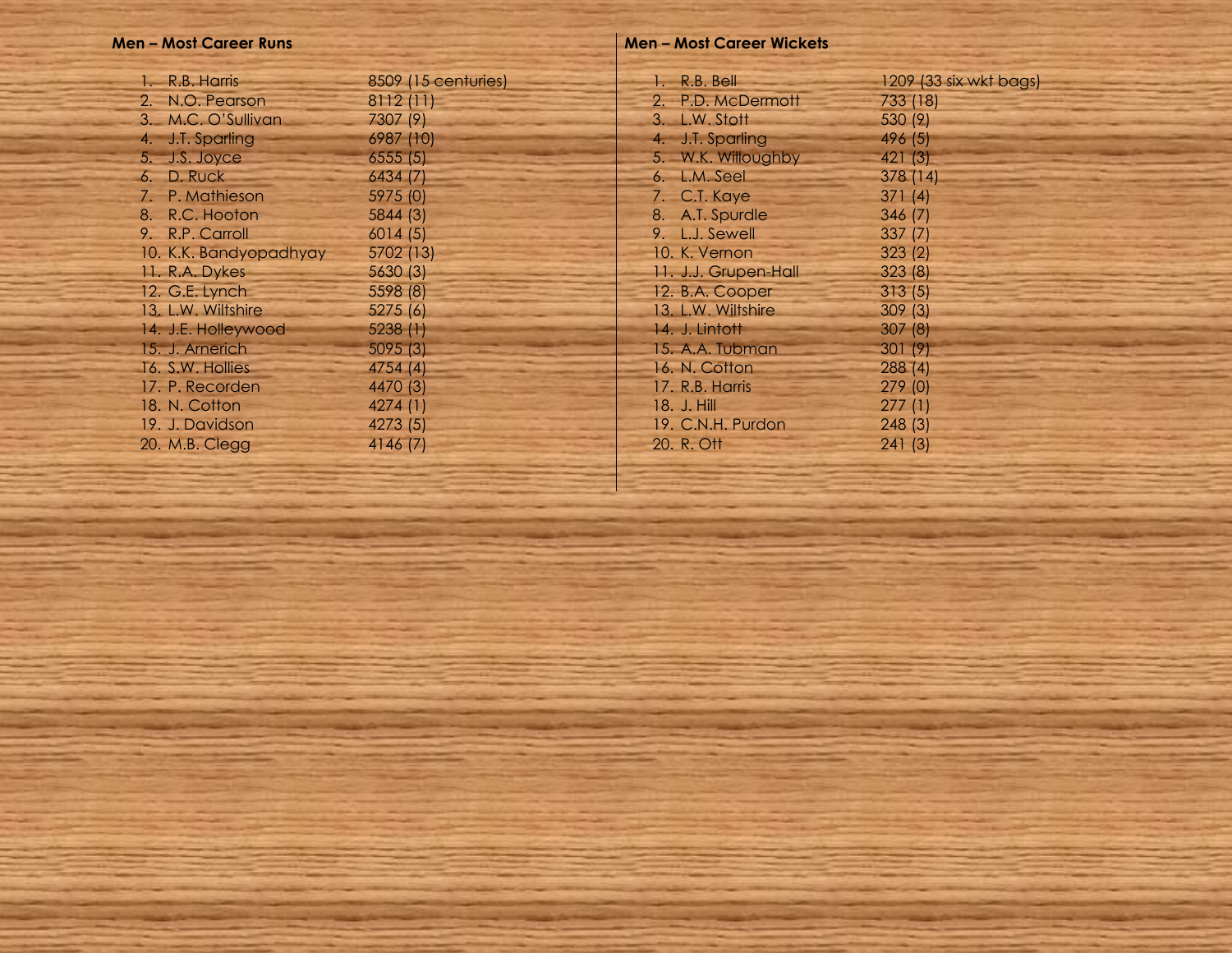### **Men – Most Centurie s**

| 1 =<br>R.B. Harris    | 15 centuries   |
|-----------------------|----------------|
| 2. K.K. Bandyopadhyay | 13             |
| 3. N.O. Pearson       | Η              |
| 4. J.T. Sparling      | 10             |
| 5. M.C. O'Sullivan    | 9              |
| 6. G.S. Lynch         | 8              |
| 7. B.M. Rowland       | 8              |
| 8. J.D. Riley         | $\overline{7}$ |
| 9. M.B. Clegg         | 7              |
| 10. D.G. Ruck         | 7              |
| 11. L.M. Seel         | $\overline{6}$ |
| 12. G.H. Walsham      | 6              |
| 13. R.M. Harris       | 6              |
| 14. R.M. Laing        | 6              |
| 15. A. Payne          | 6              |
| 16. L.W. Wiltshire    | 6              |
| 17. B. Dench          | 6              |
| 18. R.P. Carroll      | 5              |
| 19. W.H. Cooper       | 5              |
| 20. J. Davidson       | 5              |
| 21. A.G. Fletcher     | 5              |
| 22. J.S. Joyce        | 5              |
| 23. J.R. Wiltshire    | 5              |
| 24. M.P. Ellison      | 5              |

#### **Men – Most 6 Wicket Bags**

| 1. R.B. Bell         | 33 six wicket bags |
|----------------------|--------------------|
| 2. P.D. McDermott    | 18                 |
| 3. L.M. Seel         | 4                  |
| 4. L.W. Stott        | 9                  |
| 5. A.A. Tubman       | 9                  |
| 6. M. Richardson     | 8                  |
| 7. J. Lintott        | 8                  |
| 8. A.T. Spurdle      | $\overline{7}$     |
| 9. L.J. Sewell       | 7                  |
| 10. R. Taine         | 7                  |
|                      |                    |
| 11. M.W.W. Selvey    | 6                  |
| 12. C. Sloane        | 6                  |
| 13. R.K. Illingworth | 5                  |
| 14. B.A. Cooper      | 5                  |
| 15. A.S. Palmer      | 5                  |
| 16. J.T. Sparling    | 5                  |
| 17. D. Potter        | 5                  |
| 18. J.E. Bull        | $\overline{4}$     |
| 19. N. Cotton        | $\overline{4}$     |
| 20. M. Erceg         | $\overline{4}$     |
|                      | $\overline{4}$     |
| 21. D.M. Hendl       |                    |
| 22. C.T. Kaye        | $\overline{4}$     |
| 23. R.M. Laing       | 4                  |
| 24. P. Recorden      | 4                  |